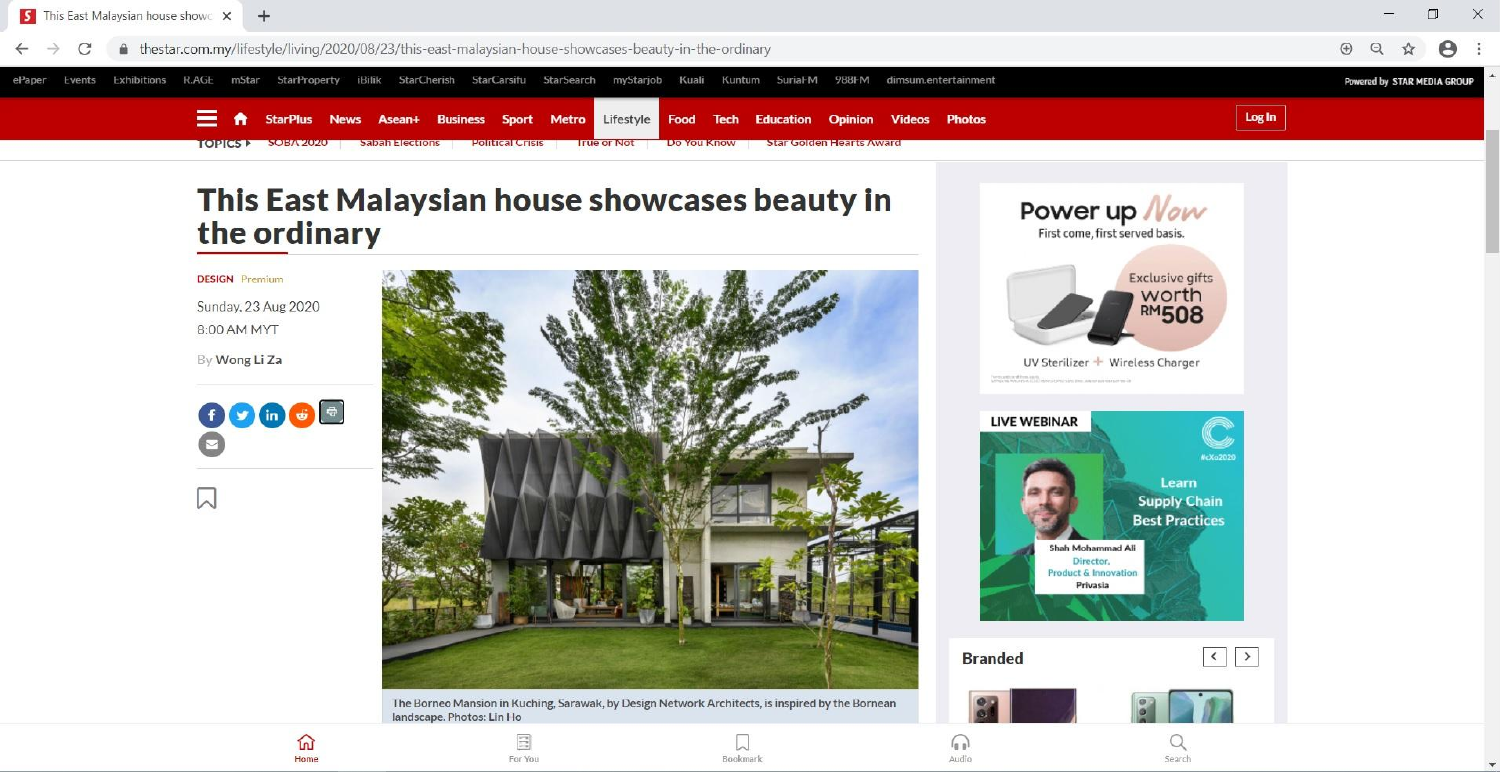The Borneo Mansion in Kuching, Sarawak, by Design Network Architects, is inspired by the Bornean landscape. Photos: Lin Ho

Nestled in a neighbourhood of terrace houses built in the 1950s in Kuching, Sarawak, the Borneo Mansion's arresting facade is a standout.

But ostentatious it is certainly not. Embracing its green surroundings, the double-storey house is designed to capture the ethereal quality of the Bornean ambience.

"The design was inspired by the beautiful natural landscape of Borneo. We were especially intrigued by the beauty of light and shadow, and the filtering effect they had on the natural green environment", said architect William Khoo of Design Network Architects.

Borneo Mansion incorporates concepts of textures and layers found in the Borneo tropics into functional living spaces. The creative layering of plants within and outside the house offers up a refreshing ambience while giving dimension, depth and privacy. Family activities are centred around the landscaped courtyard.

The use of contrasting materials, textures and greenery is a consistent theme throughout the house.

Completed last year, Borneo Mansion received an Honourable Mention in the 2019 PAM Awards (single residential category) given out by the Malaysian Institute of Architects.

At the heart of the house is its central courtyard – anchored by a coral tree – around which the living area, family room and kitchen are positioned.

A notable feature of the overall design is the edgy, faceted metal facade, which is reminiscent of the jagged limestone formations known as the Pinnacles in the Mulu National Park in Sarawak. The faceted metal facade, as seen from inside the house. Photo: Design Network Architects

"The design of the front façade was not meant to be a direct re-interpretation of the Mulu Pinnacles, though many people often allude to that imagery.

"The physical form of the screen, when seen at a certain angle, appear to be very edgy and sharp. Hence, it reminds them of the Pinnacles. The main reason for the screen's design is more structural rather than purely aesthetics", explained Khoo.

He added that the screens were perforated steel panels that were shaped into sharp folds in order to make it more structurally strong to hold its own weight.

"These were meant to be sun-shading devices that shielded the living room from the sun."

Apart from its Bornean inspiration, the house also reflects the nature and character of its owner, an avid traveller and collector of paintings and other artworks. The mansion's bright and breezy living area celebrates the luxury of Borneo's ample open spaces. Photo: Lin Ho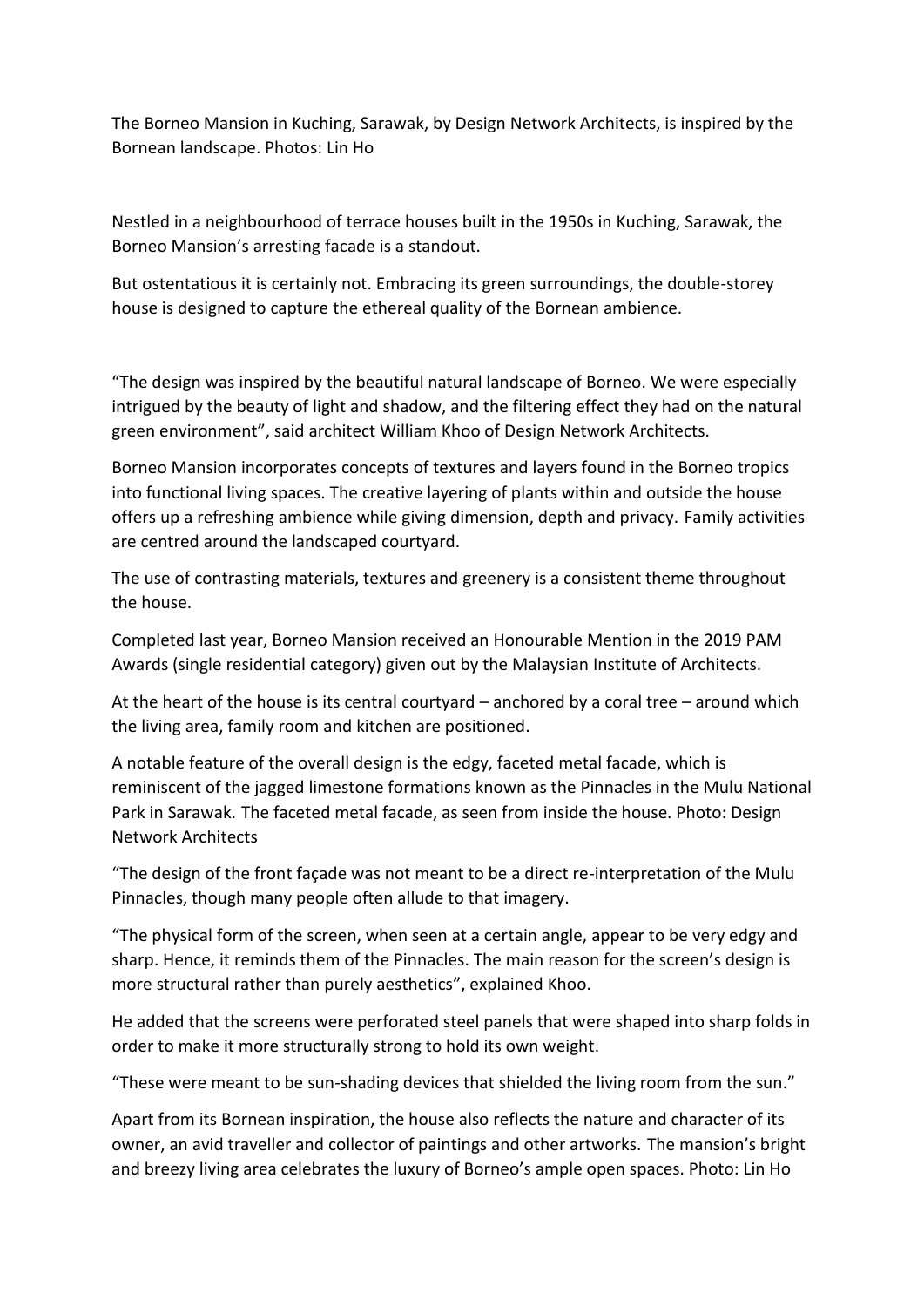"His rather humble persona but rich life experience are further represented in the predominant use of concrete, a humble construction material, to construct the home. That is also aligned with the Borneo narrative 'to see beauty in the ordinary" , added Khoo.

One design challenge faced was in getting the best utilisation of not just indoor, but also outdoor spaces.

"For example, with the poolside pavilion, we wanted to orientate the pool area to take advantage of the peripheral spaces left over by the building setback bylaw. We wanted to utilise these setback spaces for a more meaningful usage as facility spaces, which we term as 'outdoor rooms'," explained Khoo.

A building setback is the distance which a building or other structure is set back from a street or road, a river or other stream, or any other place which is deemed to need protection. Greenery is found in abundance within and outside the house, the lap pool included. Photo: Design Network Architects

"In the tropics, outdoor spaces are important social spaces that are used frequently to hold events. We designed these setback spaces also as garden pathways that are beautifully landscaped to allow clients to access the central courtyard from their respective car porch or drop-off areas."

In general, Khoo said that the Borneo narrative has become an important design discourse for many architects and designers practising in Sarawak these days.

"Most modern designers today are more acutely aware that our design solutions need to be responsive to the contextual setting of our local building conditions.

"The design has to not only be functional but also culturally relevant to users and the community that it serves."

"In Borneo, we believe we have the luxury of ample open spaces. We are not living in crowded urban concrete jungles like many cities in West Malaysia.

"Kuching is blessed for being green, a garden city with a beautiful waterfront. The quality of openness is expressed not only in its environment but also socially, where there is a more harmonious community with (generally) good race relations among its culturally diverse populations. The rich mix of ethnicity in the community has been an inspiration for the Borneo Mansion."

Khoo said Borneo Mansion gives a different meaning to the word luxury.

"Here, we see luxury being defined in a fresh new way with the use of ordinary concrete as the main building material. The richness of contrast expressed in the use of many different materials and textures – that is the luxury of Borneo", he said.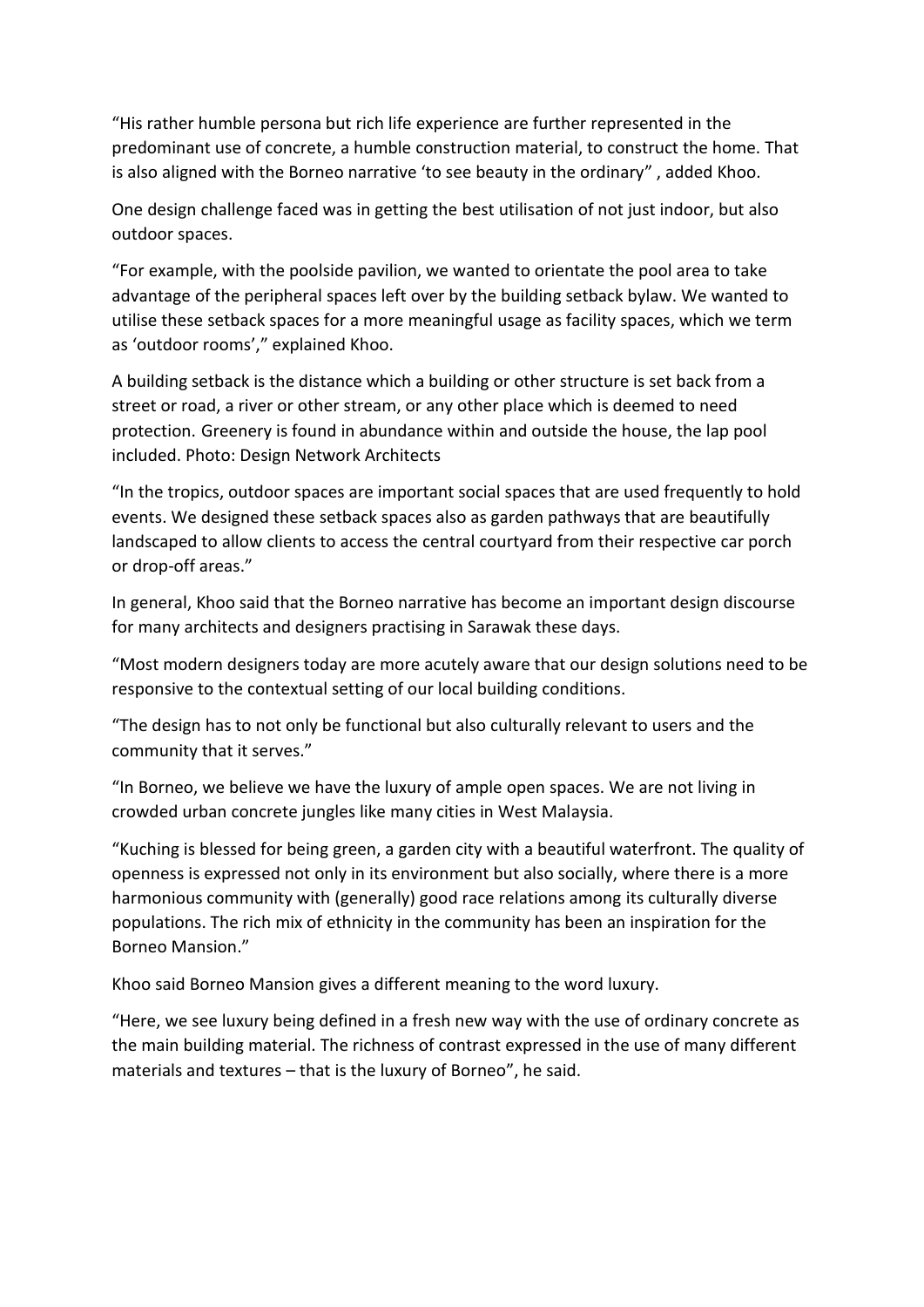

俞 Home

For You

IJ Bookmark

 $\Omega$ Audio

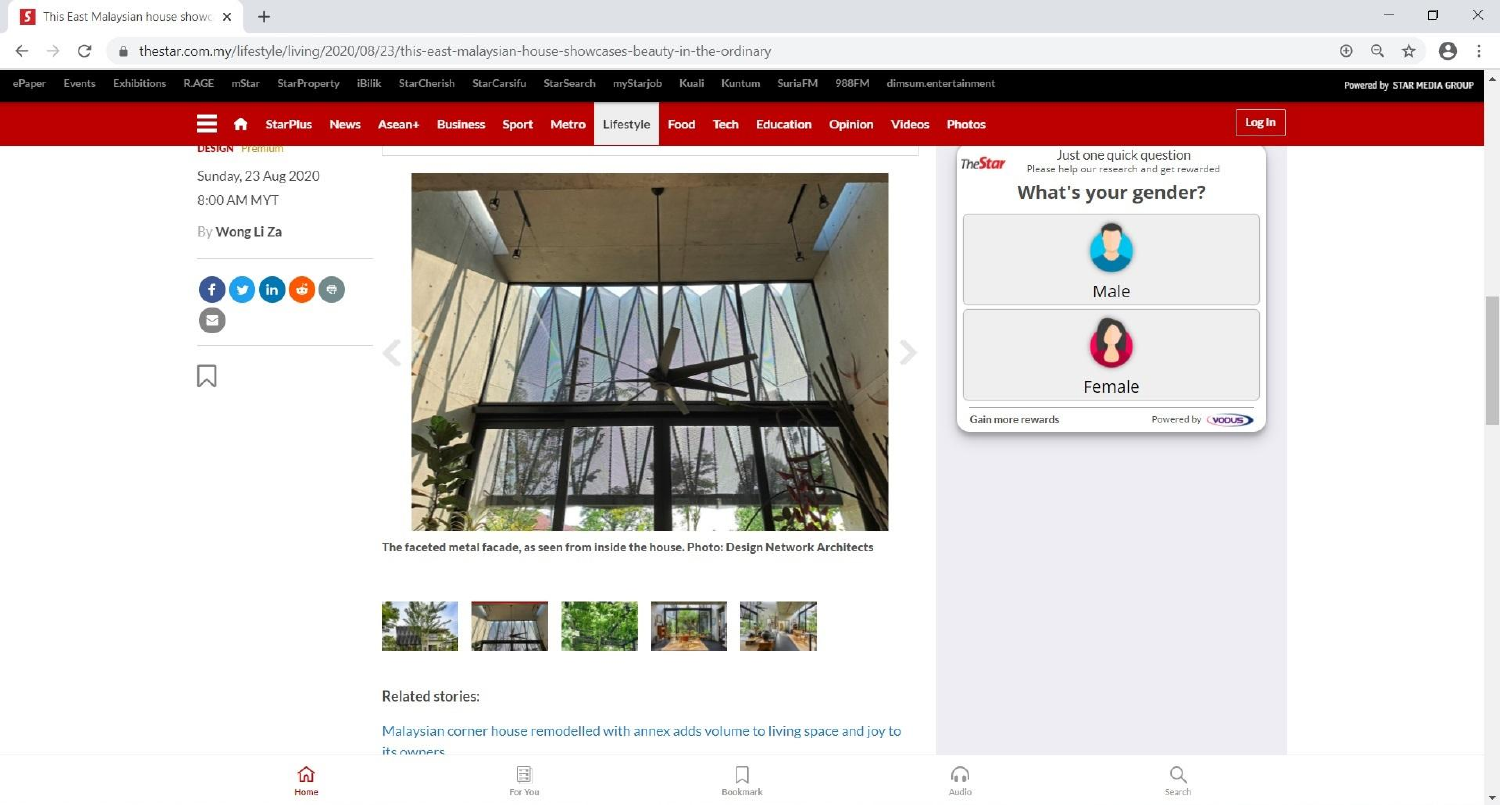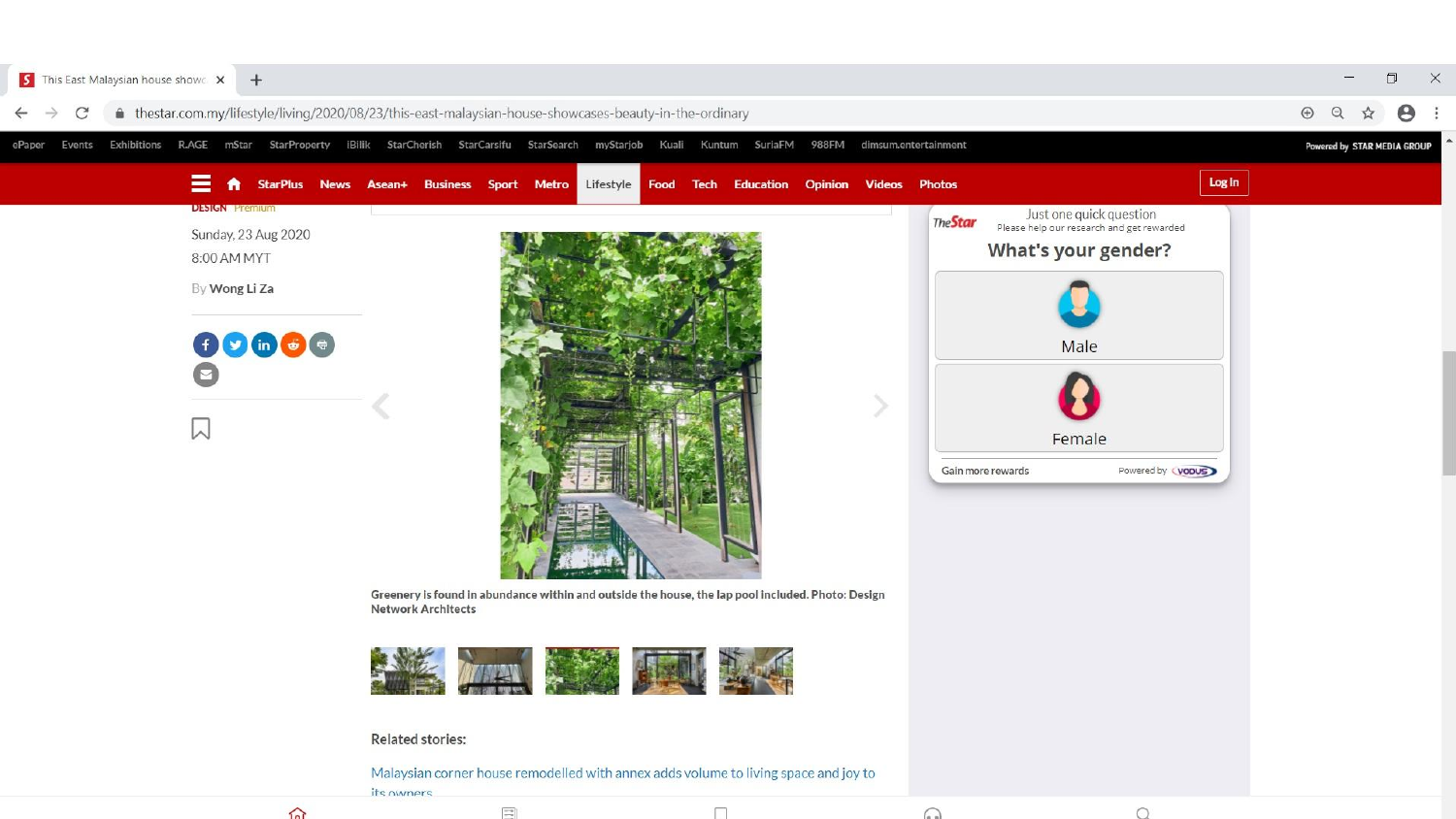



俞 Home

For You